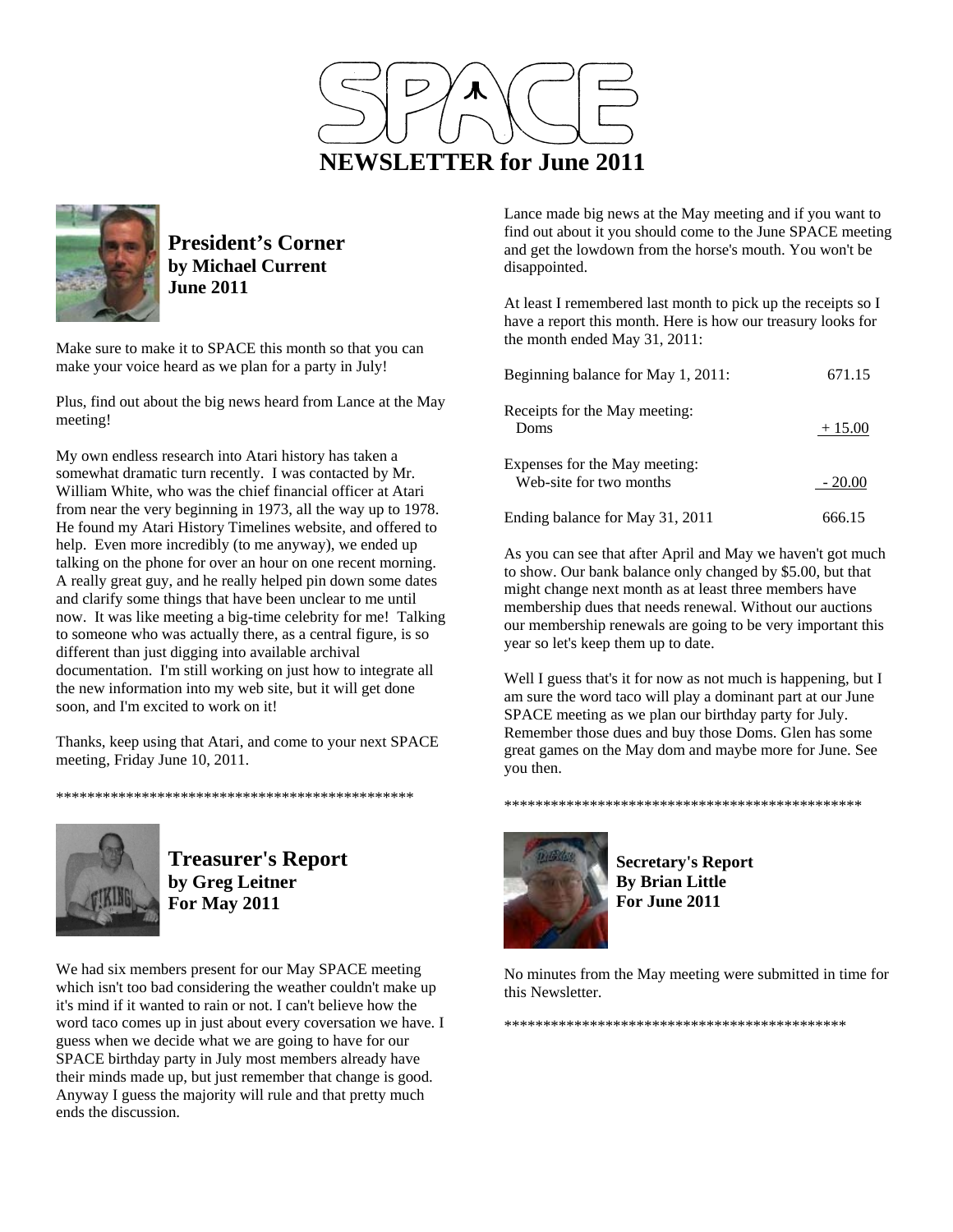From: Michael Current [michael@mcurrent.name] Sent: Monday, May 16, 2011 2:27 PM Subject: Altirra 1.9 released

### Altirra 1.9 released

## http://virtualdub.org/altirra.html

 1.9 final supercedes all 1.9-test releases; it is the same as 1.9 test-40 except for the final version bump. The change list is too long to list here, but the changes include: many serial port / modem emulation fixes, many new debugger features including conditional breakpoints and trace expressions, improved PAL color emulation and high artifacting support, new cartridge mapping modes, PCLink support for SDX host filesystem mapping, and emulation accuracy fixes to CPU/ANTIC/GTIA. The full change list is on the website.

 At the above link, you can also find version 0.9 of the Acid800 test suite, which includes new tests for ANTIC DMA behavior and VSCROL+DLI timing. No emulators pass yet.

 Finally, a big "Thank You!" to everyone who provided feedback, bug reports, or simply just tried the emulator -- you've helped immensely.

Full change list:

- Version 1.9 [May 15, 2011]:
- [features added]
- \* Debugger: Multiple memory access breakpoints can now be placed.
- \* Debugger: Added option to break on run address of loaded executable.
- \* Debugger: Conditional breakpoints (bx) are now supported.
- \* Debugger: Commands can now be run when a breakpoint fires.
- \* Debugger: Added ? (evaluate) and .printf commands.
- \* Debugger: Trace and assert statements can now be embedded in assembler listings.
- \* Debugger: Added vta, vtc, vtl, and vtr commands to control verifier OS entry point checking.
- \* Debugger: Added .dumpsnap command.
- \* Debugger: Memory access breakpoints can now be placed on an address range.
- \* Debugger: History window now has a Copy Visible context menu option.
- \* Debugger: Verifier modes are now configurable.
- \* Debugger: Verifier can now catch register corruption across interrupts.
- \* Debugger: .writemem now supports extended address syntax.
- \* Debugger: Added .sio command.
- \* Debugger: Added .sdx\_loadsyms command.
- \* SoundBoard: Initial support.
- \* UI: Added emulator crash dialog.
- \* UI: Show FPS option now also shows CPU usage.
- \* Input: Added Amiga mouse support.
- \* Input: Added CX-85 keypad support.
- \* GTIA: NTSC and PAL modes can now have separate palettes.
- \* GTIA: Added option for PAL encoding quirks.
- \* GTIA: Added PAL high artifacting mode.
- \* Disk: Initial version of disk explorer.
- \* Serial: Inbound connections are now supported.
- \* Serial: Added support for A, L, M, P, Q, S, T, V, X, &C, &D, &F, &G, &P, &T, &V, and &W modem commands.
- \* Serial: Added DTR and CRX signal support.
- \* Serial: Added IPv6 support.
- \* Serial: Added option to force specific connection and DTE communication rates.
- \* Serial: Added option to bypass accurate serial port rate

throttling.

- \* Cartridge: Two cartridges are now supported for 800 left+right and stacked cartridge configurations.
- \* Cartridge: 2K and 4K cartridges are now supported (as mirrored 8K cartridges).
- \* Cartridge: SIC! cartridge support.
- \* PCLink: Initial support.

# [bugs fixed]

- \* UI: Pane dragging is less twitchy and no longer undocks a pane as soon as you click on the caption.
- \* UI: Fixed undocked panes getting lost on exit when no other panes were docked.
- \* UI: Optimized Direct3D9 code to reduce flickering when switching artifacting modes.
- \* UI: Fixed current beam position indicator not updating properly when stepping with interlacing enabled.
- \* UI: Auto-size command now works when menu wraps.
- \* HLE: Fixed crash when NMI handler is invoked with no NMIs pending.
- \* HLE: Added support for XL OS PENTV vector.
- \* HLE: E: device now excludes prompts from data returned by get-line commands.
- \* HLE: Increased HLE kernel compatibility with SpartaDOS X.
- \* HLE: Fixed BASIC ^ operator with HLE kernel or floating point acceleration.
- \* HLE: Fixed AFP not accepting leading spaces (which broke the Atari BASIC READ statement).
- \* Simulator: Default kernel mode now prefers ROM images properly again.
- \* Simulator: BOOT? and DOSINI are now set at the beginning of EXE/XEX loads to support more WARMSV tricks.
- \* Cheats: Enable checkbox on cheats was broken.
- \* CPU: Added missing SHA abs,Y (\$9F) instruction.
- \* CPU: Fixed CMOS BIT #imm (\$89) instruction.
- \* CPU: Fixed 65C02 \$FC instruction.
- \* CPU: Back-to-back interrupts are no longer allowed.
- \* CPU: Added emulation of BRK/NMI bug.
- \* CPU: Added option to emulate masked NMIs (off by default).
- \* CPU: Fixed dp,X, dp,Y, and (dp,X) page wrapping behavior in 65C816 E=1 mode.
- \* ANTIC: DMACTL bits 6 and 7 are no longer reflected in .dlhistory output.
- \* ANTIC: Fixed CPU not being halted when playfield DMA occurred on cycle 10.
- \* ANTIC: Fixed timing of when VSCROL affects DLIs.
- \* Debugger: Optimized History pane.
- \* Debugger: Avoid re-requesting the same source file when it is not found on disk.
- \* Debugger: Improved reliability of source-level stepping.
- \* Debugger: Added XL OS entry points to default entry points allowed by verifier.
- \* Recorder: Fixed crash on recording errors.
- \* Recorder: Fixed incorrect format on video stream when using ZMBV compression.
- \* Disk: SIO receive speeds are now validated for more reliable high-speed SIO detection.
- \* Disk: VAPI (ATX) images can now be loaded from .zip files.
- \* Disk: Fixed problems binding disk images to D9:-D15:.
- \* GTIA: NTSC high artifacting mode now respects artifact phase setting.
- \* GTIA: Fixed trigger state sometimes being initially wrong when enabling latching.
- \* GTIA: Improved accuracy of transitions from mode 8 to mode 9/10.
- \* GTIA: Fixed hires lines not artifacting correctly with the extended PAL height setting enabled.
- \* Serial: Telnet emulation now reads out of band data.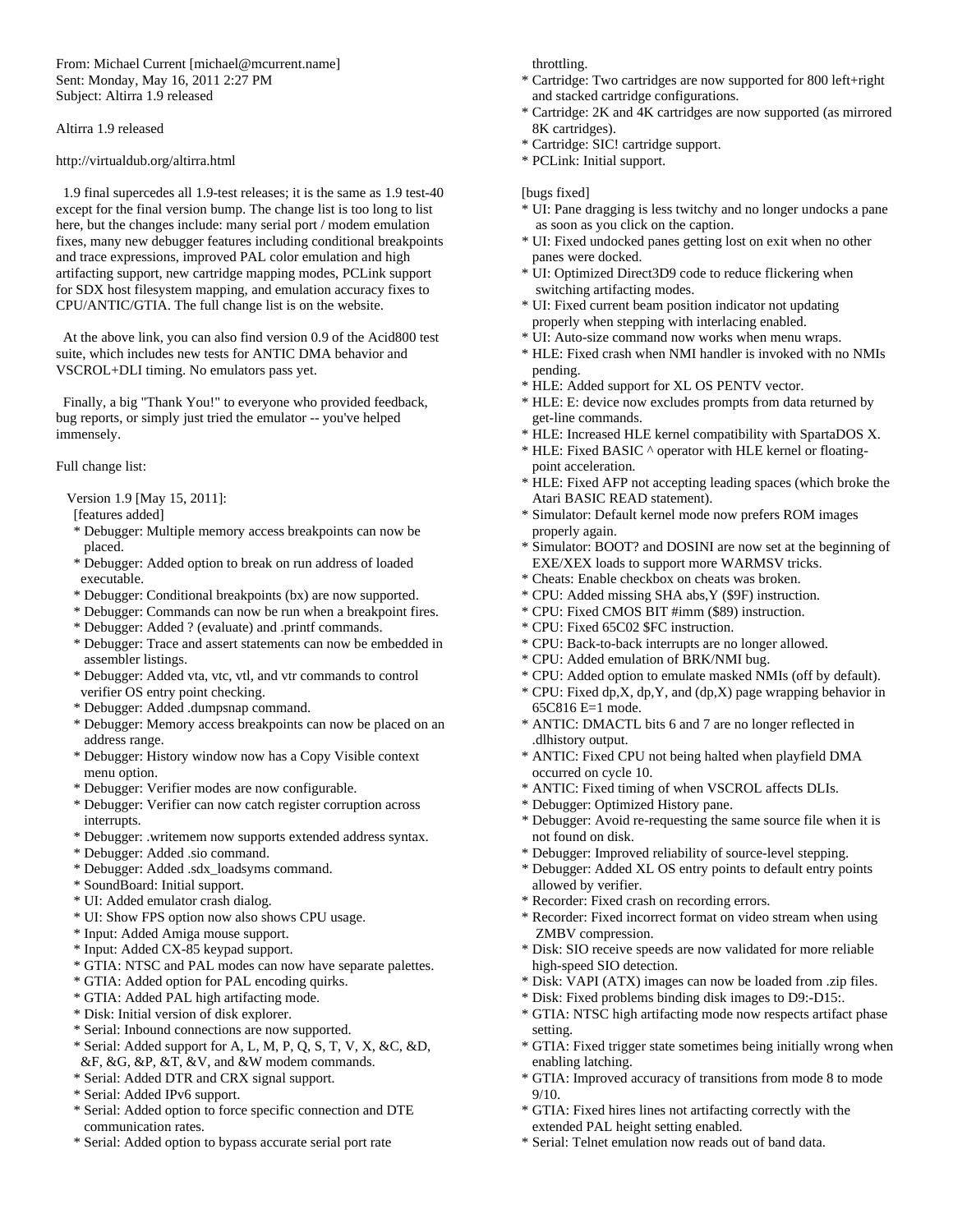- \* Serial: Telnet emulation now handles incoming WILL and WONT commands.
- \* Serial: Telnet server now attempts to turn off local echo on remote end.
- \* Serial: Fixed sporadic missing newlines on modem status messages.
- \* Serial: Control line state is now reported in non-concurrent mode.
- \* Serial: Ring pattern adjusted to match US standard (2s/4s).
- \* Serial: Re-opening the R: device now flushes buffered data.
- \* Serial: Closing the R: device deactivates concurrent mode to make subsequent status requests work.
- \* Serial: Fixed crash in R: when invoking GET BYTE with an empty input buffer or PUT BYTE with a full output buffer.
- \* Serial: Fixed BASIC GET command failing after XIO on R:.
- \* Serial: Fixed erroneous CR-to-CRLF conversion on transmit path.
- \* Serial: XIO commands to R: instead of R1-R4: now work properly.
- \* Serial: Closing R: waits for queued output data to flush.
- \* Printer: Fixed close command not actually closing IOCB.
- \* VBXE: VBXE memory no longer overlays extended memory in 1088K mode with shared memory disabled.
- \* IDE: Cold reset now also resets the emulated IDE device.
- \* IDE: Addressing is now restricted to offsets \$00-07 to avoid conflicting with OS PBI scan.
- \* Cartridge: Corrected banks 1 and 2 for OSS 034M cartridge type.

\*\*\*\*\*\*\*\*\*\*\*\*\*\*\*\*\*\*\*\*\*\*\*\*\*\*\*\*\*\*\*\*\*\*\*\*\*\*\*\*\*\*\*\*

From: Michael Current [michael@mcurrent.name] Sent: Monday, May 16, 2011 3:16 PM Subject: Atari's Legendary Star Raiders® Now Available

Atari's Legendary Star Raiders® Now Available

Star Raiders Soars Onto Xbox 360® and Windows PC Download Offering Team-Based Multiplayer for the First Time

LOS ANGELES, May 11, 2011 /PRNewswire/ -- Atari, one of the world's most recognized publishers and producers of interactive entertainment, announced today the release of Star Raiders®. The return of Star Raiders combines tense aerial assaults and dogfights with a new compelling storyline, striking visual style and exhilarating single player gameplay. Star Raiders is now available on the Xbox 360® video game and entertainment system from Microsoft and Windows PC Download at Steampowered.com.

Originally introduced in 1979, Star Raiders blazed an all new trail, becoming the first ever first-person space combat title. The game inspired several generations of "space combat simulation" titles throughout the 80's and 90's. The exciting new take on this Atari treasure pays tribute to the original while ushering in an all new, captivating episodic experience. The game offers familiar battle elements including space warps and galactic tactical maps with all new features like radical battle transformations and customizable ships.

Developed by Incinerator Studios, Star Raiders carries a retail price of 800 Microsoft Points/\$9.99. For more information, please log onto www.atari.com or www.starraiders.com

#### \*\*\*\*\*\*\*\*\*\*\*\*\*\*\*\*\*\*\*\*\*\*\*\*\*\*\*\*\*\*\*\*\*\*\*\*\*\*\*\*\*\*\*\*

From: Michael Current [michael@mcurrent.name] Sent: Saturday, May 28, 2011 10:04 AM Subject: New tech-demo from Paulo Simoes

New tech-demo from Paulo Simoes May 9th, 2011

Paulo Simoes has released a small music screen with his latest optimized soundrouts called 'Twelve'.

It's playing a 12-channel module on plain ST at nearly 11 kHz frequency while displaying VU-meters for all channels as well as an ocilloscope. On STe machines the replay uses the DMA sound for stereo and a bit higher frequency.

Additional infos from Paulo:

If you don't like the colors, you can change them by hacking the .tos file with any file editor:

 - at offset \$0E70 you can change the Scope beam color; - at offsets \$105A/5E/62/66/6A/6E/72/76/7A/7E/82/86, you can change the 12 individual V.U. colors;

Download 'Twelve' by Paulo Simoes http://files.dhs.nu/files\_demo/TWELVE.zip

\*\*\*\*\*\*\*\*\*\*\*\*\*\*\*\*\*\*\*\*\*\*\*\*\*\*\*\*\*\*\*\*\*\*\*\*\*\*\*\*\*\*\*\*